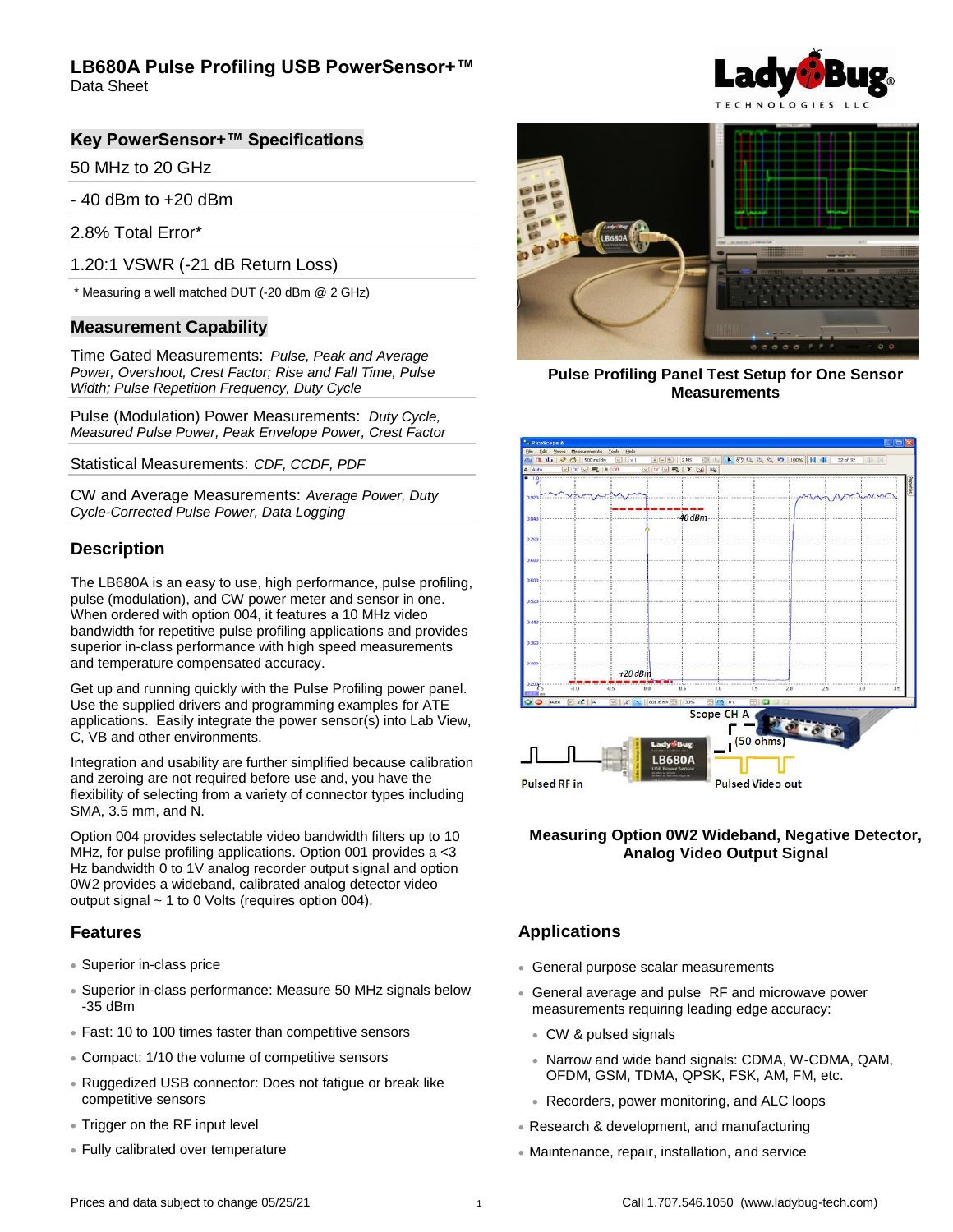





### **LB680A PowerSensor+™ Specifications**

| <b>Parameter</b>          | <b>LB680A</b>                                                                    |
|---------------------------|----------------------------------------------------------------------------------|
| <b>Frequency Range</b>    | Type N: 50 MHz to 18.6 GHz (useable to 20 GHz)<br>SMA & 3.5 mm: 50 MHz to 20 GHz |
| <b>Dynamic Range</b>      |                                                                                  |
| 50 MHz to 20 GHz          | $-40$ dBm to $+20$ dBm                                                           |
| <b>Accuracy</b>           | Total Error (RSS) = $\sqrt{(Mm^2 + CF^2 + L^2 + N^2 + T^2 + Z^2)}$ Note 1        |
| <b>Calibration Factor</b> | <b>NIST</b> traceable                                                            |
| (Type N)                  |                                                                                  |
| 50 MHz to 500 MHz         | 4.0%                                                                             |
| 500 MHz to 12.5 GHz       | 1.7%                                                                             |
| 12.5 GHz to 18.0 GHz      | 1.9%                                                                             |
| 18.0 GHz to 18.6 GHz      | 3.5%                                                                             |
| (SMA & 3.5 mm)            |                                                                                  |
| 50 MHz to 500 MHz         | 4.0%                                                                             |
| 500 MHz to 12.5 GHz       | 2.6%                                                                             |
| 12.5 GHz to 18 GHz        | 3.2%                                                                             |
| 18 GHz to 20 GHz          | 3.5%                                                                             |
| <b>Linearity</b> Note 3   |                                                                                  |
| (50 MHz to 100 MHz)       |                                                                                  |
| $+15$ to $+20$ dBm        | 7.0%                                                                             |
| $+5$ to $+15$ dBm         | 5.0%                                                                             |
| $-20$ to $+5$ dBm         | 5.0%                                                                             |
| $-30$ to $-20$ dBm        | 5.0%                                                                             |
| -40 to -30 dBm            | 5.0%                                                                             |
| $(100$ MHz to $2$ GHz)    |                                                                                  |
| $+15$ to $+20$ dBm        | 7.0%                                                                             |
| $+5$ to $+15$ dBm         | 5.0%                                                                             |
| $-20$ to $+5$ dBm         | 3.0%                                                                             |
| -30 to -20 dBm            | 3.0%                                                                             |
| -40 to -30 dBm            | 3.0%                                                                             |
| (2 GHz to 20 GHz)         |                                                                                  |
| $+15$ to $+20$ dBm        | 6.0%                                                                             |
| $+5$ to $+15$ dBm         | 4.0%                                                                             |
| $-20$ to $+5$ dBm         | 2.0%                                                                             |
| -30 to -20 dBm            | 2.0%                                                                             |
| -40 to -30 dBm            | 2.0%                                                                             |
| <b>Noise</b>              | 10,000 averages                                                                  |
| $+10$ to $+20$ dBm        | 2.0%                                                                             |
| $-20$ to $+10$ dBm        | 1.0%                                                                             |
| -30 to -20 dBm            | 1.5%                                                                             |
| -40 to -30 dBm            | 7.0%                                                                             |
| Zero Offset Note 3        |                                                                                  |
| 50 MHz - 500 MHz          | {[(200 nW @ 25°C) +  ΔT  x (10 nW / °C)] ± 10 nW / month} Note 2                 |
| 500 MHz - 20 GHz          | {[(100 nW @ 25°C) +  ΔT  x (5 nW / °C)] ± 5 nW / month} Note 2                   |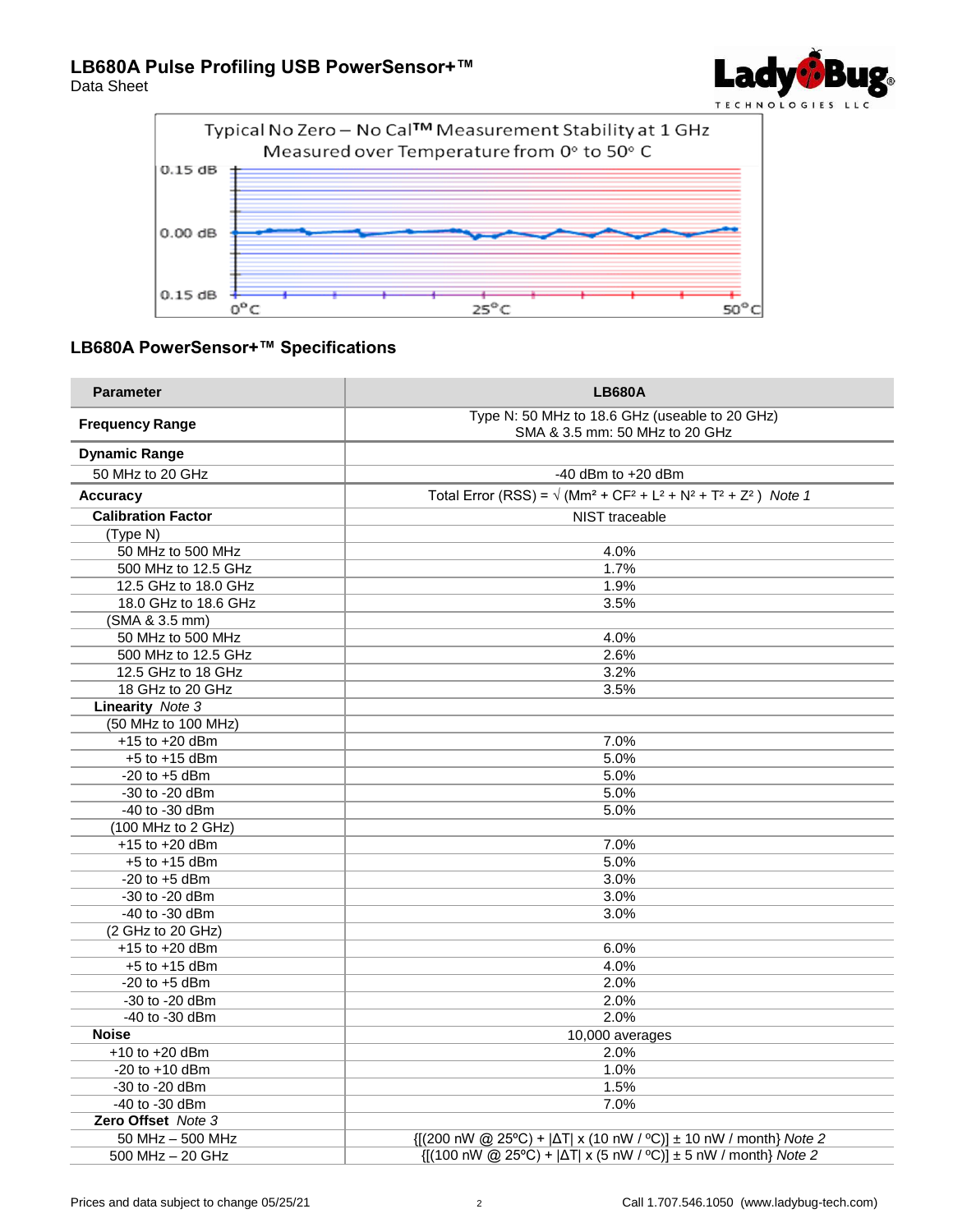

## **LB680A PowerSensor+™ Specifications (continued)**

| <b>Parameter</b>                                                                       | <b>LB680A</b>                                                                                                                                                                |
|----------------------------------------------------------------------------------------|------------------------------------------------------------------------------------------------------------------------------------------------------------------------------|
| <b>Accuracy (continued)</b>                                                            |                                                                                                                                                                              |
| <b>Match</b>                                                                           |                                                                                                                                                                              |
| (Type N)                                                                               |                                                                                                                                                                              |
| 50 MHz to 1 GHz                                                                        | 1.20:1 VSWR (21 dB Return Loss)                                                                                                                                              |
| 1 GHz to 10 GHz                                                                        | 1.20:1 VSWR (21 dB Return Loss)                                                                                                                                              |
| 10 GHz to 18.6 GHz                                                                     | 1.29:1 VSWR (18 dB Return Loss)                                                                                                                                              |
| (SMA & 3.5 mm)                                                                         |                                                                                                                                                                              |
| 50 MHz to 1 GHz                                                                        | 1.20:1 VSWR (21 dB Return Loss)                                                                                                                                              |
| 1 GHz to 10 GHz                                                                        | 1.20:1 VSWR (21 dB Return Loss)                                                                                                                                              |
| 10 GHz to 20 GHz                                                                       | 1.29:1 VSWR (18 dB Return Loss)                                                                                                                                              |
| Temperature (°C)                                                                       |                                                                                                                                                                              |
| $40 - 50$                                                                              | 2.50%                                                                                                                                                                        |
| $30 - 40$                                                                              | 1.25%                                                                                                                                                                        |
| $20 - 30$                                                                              | 0.00%                                                                                                                                                                        |
|                                                                                        |                                                                                                                                                                              |
| $10 - 20$                                                                              | 1.25%                                                                                                                                                                        |
| $0 - 10$                                                                               | 2.50%                                                                                                                                                                        |
| <b>Maximum Average Power</b>                                                           | +20 dBm (100 mW)                                                                                                                                                             |
| Damage Level<br><b>Maximum Pulse Power</b>                                             | +23 dBm (200 mW)<br>+20 dBm (100 mW)                                                                                                                                         |
| Damage Level                                                                           | +23 dBm (200 mW)                                                                                                                                                             |
|                                                                                        |                                                                                                                                                                              |
| <b>Maximum Peak-to-Average Ratio</b>                                                   | 55 dB                                                                                                                                                                        |
| 50 MHz to 20 GHz                                                                       |                                                                                                                                                                              |
| <b>Internal Video Bandwidth</b>                                                        |                                                                                                                                                                              |
| Power Measurements (PM Panel Only)                                                     | 10 MHz                                                                                                                                                                       |
| Pulse Profiling (standard)                                                             | 100 kHz                                                                                                                                                                      |
| Pulse Profiling (option 004)                                                           | 100 kHz, 200 kHz, 300 kHz, 500 kHz, 1 MHz, 2 MHz, 3 MHz, 5 MHz, 10 MHz                                                                                                       |
| 10 % to 90% Rise Time (option 004)                                                     | 54 ns (-40 to -20 dBm pulse measured @ 4 GHz)                                                                                                                                |
| 10 % to 90% Fall Time (option 004)                                                     | 44 ns (-40 to -20 dBm pulse measured @ 4 GHz)                                                                                                                                |
| <b>Time Base</b>                                                                       | $+/- 50$ ppm                                                                                                                                                                 |
| <b>Effective Sample Rate</b>                                                           | 48 MS/second                                                                                                                                                                 |
| <b>Measurements</b>                                                                    | 2000/second                                                                                                                                                                  |
| <b>Pulse Profiling Power Measurements</b><br>(Time Gating to Analyze Pulse Parameters) | Pulse Power, Peak Power, Average Power, Droop, Rise Time, Fall Time, Overshoot, Pulse<br>Width, Pulse Repetition Frequency, Duty Cycle, Crest Factor (Peak-to-Average Ratio) |
| <b>Pulse (Modulation) Power</b>                                                        |                                                                                                                                                                              |
| <b>Measurements</b>                                                                    | Duty Cycle, Measured Pulse Power, Peak Power, Crest Factor (Peak-to-Average Ratio)                                                                                           |
| <b>Statistical Measurements</b>                                                        | CDF, CCDF, PDF                                                                                                                                                               |
| <b>Average Power Measurements</b>                                                      | Average Power, Duty Cycle-Corrected Pulse Power, Data Logging                                                                                                                |
| <b>Display &amp; Data Processing Capability</b>                                        | Multiple sensors, displays, and traces                                                                                                                                       |
| <b>Markers</b>                                                                         | 5 pairs                                                                                                                                                                      |
| Gating                                                                                 | 5 pairs                                                                                                                                                                      |
| Scaling                                                                                | Linear, dB                                                                                                                                                                   |
| Trace                                                                                  | Averaging, offset, scaling, statistics                                                                                                                                       |
|                                                                                        |                                                                                                                                                                              |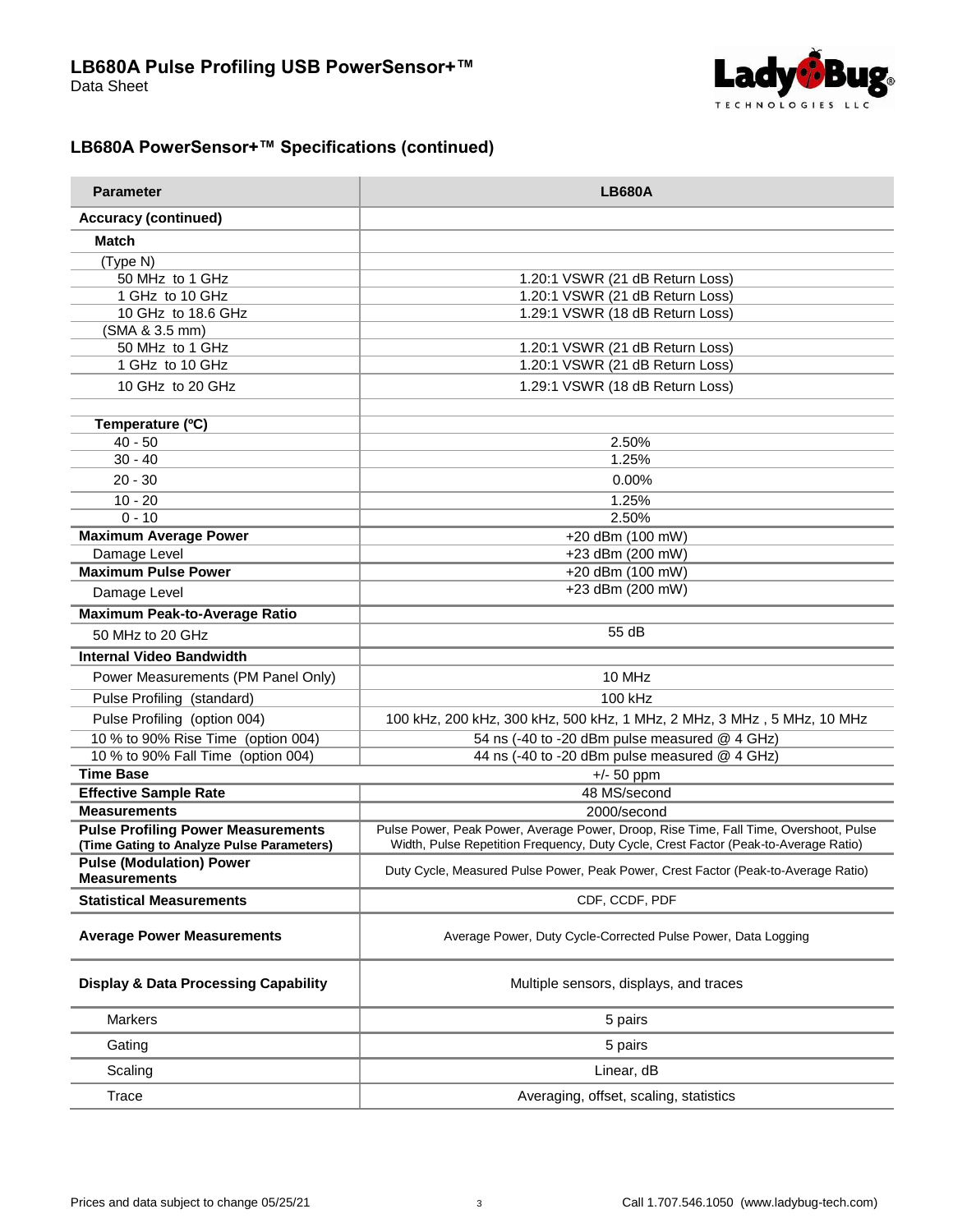

Data Sheet

## **LB680A PowerSensor+™ Specifications (continued)**

| <b>Parameter</b>                     | <b>LB680A</b>                                                    |
|--------------------------------------|------------------------------------------------------------------|
| <b>Trigger</b>                       | Standard                                                         |
| Resolution                           | $20.8$ ns                                                        |
| Delay                                | 10 <sub>ms</sub>                                                 |
| Hold off                             | 250 ms                                                           |
| Modes                                | Single, Continuous                                               |
| Source                               | Internal, External                                               |
| <b>Trigger Rate</b>                  | 1 Hz to 750 KHz                                                  |
| <b>Trigger Off Time</b>              | 1 us minimum                                                     |
| Internal Trigger                     |                                                                  |
| Level Mode                           | Manual, Auto                                                     |
| Signal Level Trigger Range           |                                                                  |
| 50 MHz to 20 GHz                     | -20 dBm to 20 dBm                                                |
| Input                                | TTL compatible, rising or falling edge                           |
| VIH, minimum high-level input        | 2.0 V at +/- 10 uA                                               |
| VIL, maximum low-level input         | $0.8$ V at $+/- 10$ uA                                           |
| Connector type                       | SMB male (shared with recorder output)                           |
| Absolute maximum levels              | 5.5 V maximum, -0.5 V minimum                                    |
| Output (Not available with opt 0W2)  | TTL compatible, rising or falling edge                           |
| VOH, minimum high-level output       | 4.6 V at 1 mA                                                    |
| VOL, maximum low-level output        | 0.8 V at -1 mA                                                   |
| Connector type                       | SMB male                                                         |
| Absolute maximum levels              | 5.5 V maximum, -0.5 V minimum                                    |
| <b>Recorder Out</b>                  |                                                                  |
|                                      | Option 001 (not available with Opt 0W2)                          |
| Range                                |                                                                  |
| Operating                            | 0 to 1 V typical                                                 |
| Maximum Output                       | 5 V, if in trigger mode (option 003)                             |
| Output Impedance / Bandwidth         | 1 K ohm typical / 3 Hz typical                                   |
| Sensitivity                          |                                                                  |
| Scale                                | Linear or dB, factory default to Linear                          |
| <b>Full Scale Value</b>              | User settable, factory default to Linear                         |
| Connector type                       | SMB male (shared with trigger input)                             |
| <b>Wideband Video Detector Out</b>   | Option 0W2 (Requires Opt 004, not available with Opt 001)        |
| Range                                |                                                                  |
| Voltage Output                       | 1 to 0 V typical (Negative Power Detecting)                      |
| <b>Real-time Detected RF Power</b>   | -40 to $+20$ dBm typical                                         |
| Output impedance / Bandwidth         | 50 ohm typical / 10 MHz typical                                  |
| Sensitivity                          | -15 mV/dB typical                                                |
| Connector type                       | SMB male (replaces Trigger Out signal)                           |
| <b>Recommended Calibration Cycle</b> | 1 year                                                           |
| <b>Environment, operating</b>        |                                                                  |
| Temperature                          | 0 °C to 55 °C                                                    |
| Humidity                             | 15% - 95% non-condensing                                         |
| Altitude                             | 10,000 feet (3,000 meters)                                       |
| Environment, storage                 |                                                                  |
| Temperature                          | -25 °C to 85 °C                                                  |
| Humidity                             | 15% to 95% non-condensing                                        |
| Altitude                             | 50,000 feet (15,000 meters)                                      |
| Physical                             |                                                                  |
| Weight                               | 3.3 oz (94 g), plus connector weight                             |
| Size                                 | 1.6" (40 mm) diameter by 2.8" (71 mm) long plus connector length |
|                                      |                                                                  |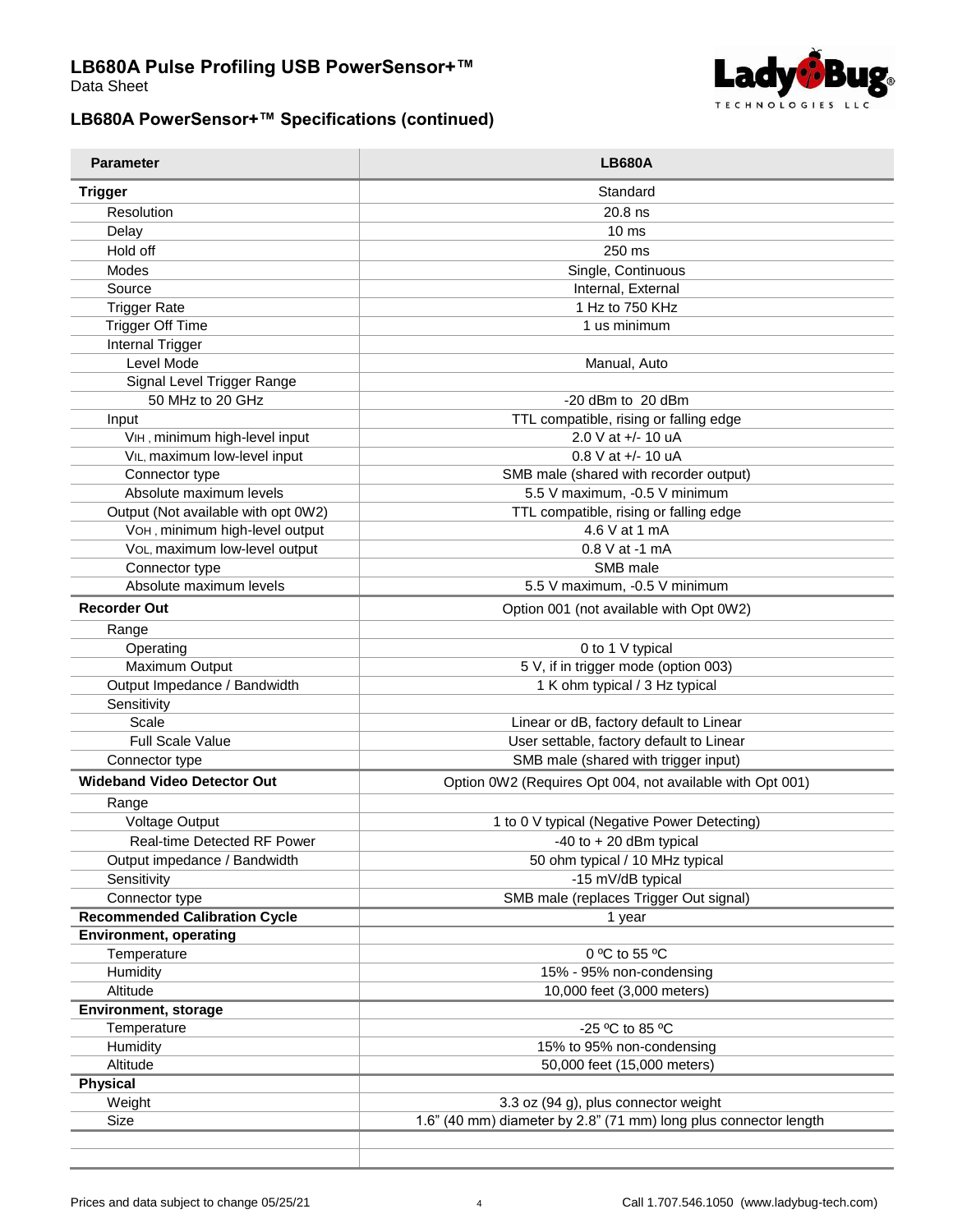Data Sheet



<sup>1</sup> Error term definitions: Mm (Mismatch); CF (Cal Factor); N (Noise); L (Linearity); T (Temperature); Z (Zero Offset). All error terms are converted to percentages for RSS calculation.

**<sup>2</sup>**Use the following formula to determine Zero Offset error (%): Z = (Zero Offset Power / Measured Power)100.

**3** Linearity and Zero Offset are a combined specification as LadyBug sensors require no meter zeroing or reference calibration before use.



Rear view (common)